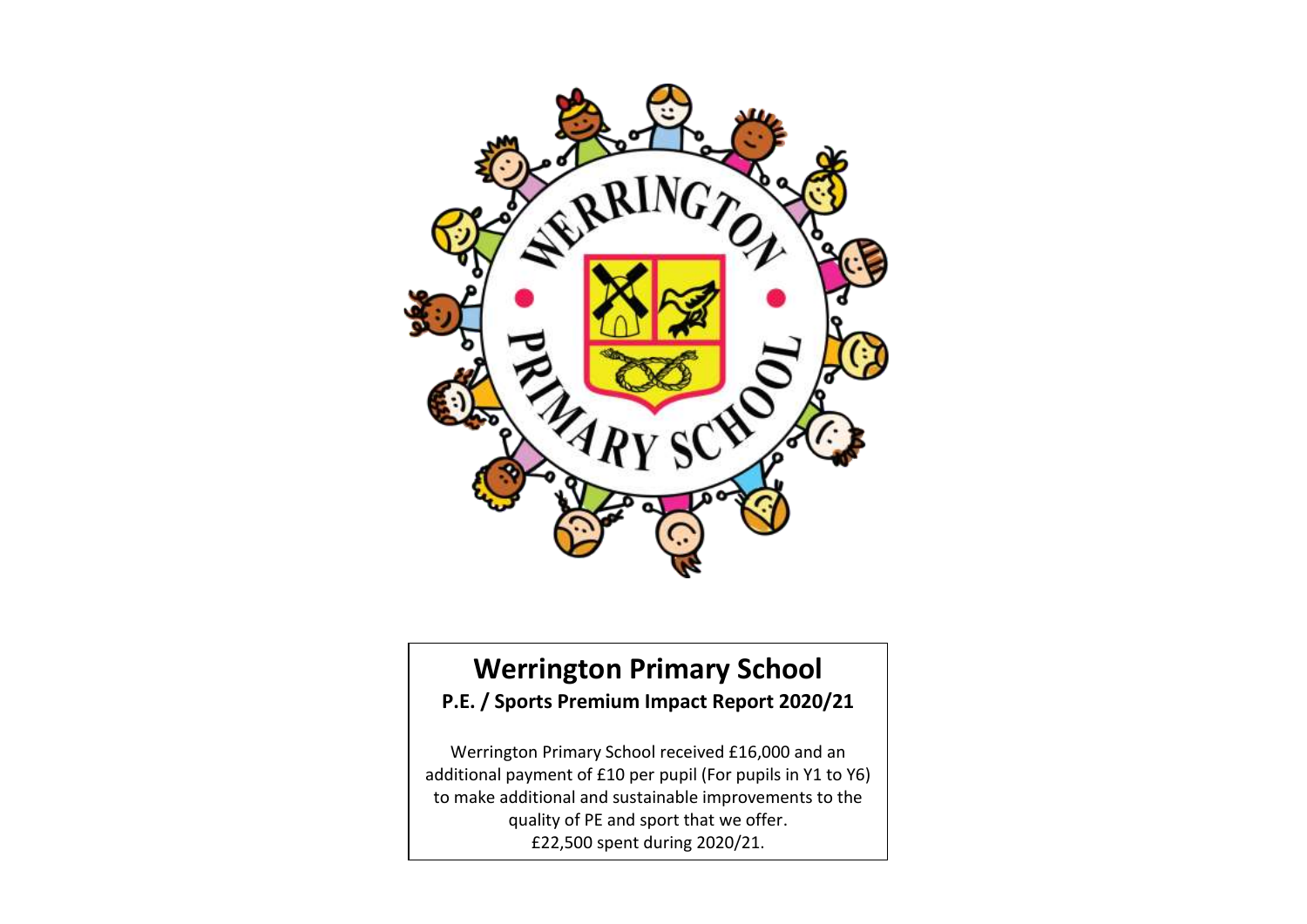Support for review and reflection - considering the 5 key indicators from DfE, what development needs are a priority for your setting and your students now and why? Use the space below to reflect on previous spend, identify current need and priorities for the future.

| Key achievements to date:                                                                                                                                                                                                                                                                                                                                                                                                                                                                                                                                       | Areas for further improvement and baseline evidence of need:                                                                                                                                                                                                                            |
|-----------------------------------------------------------------------------------------------------------------------------------------------------------------------------------------------------------------------------------------------------------------------------------------------------------------------------------------------------------------------------------------------------------------------------------------------------------------------------------------------------------------------------------------------------------------|-----------------------------------------------------------------------------------------------------------------------------------------------------------------------------------------------------------------------------------------------------------------------------------------|
| PE - We have improved the quality of teaching and diversity of the curriculum in order<br>$\bullet$<br>for all pupils to make regular and sustained progress<br>School Sport - We have increased opportunities for participation, including for our<br>young SEND pupils, in a range extra-curricular and competitive opportunities<br>Health and well-being - We have used physical activity to help improve pupils' health,<br>wellbeing and educational outcomes<br>We have used PE, School sport and physical activity to impact on whole school priorities | Extend pupil voice through School Sport Committee to help further increase the amount of<br>children attending after school clubs<br>Involve/communicate more with parents and families with ideas for healthy living<br>Further enhance links with a range of different sporting clubs |

| Meeting national curriculum requirements for swimming and water safety                                                                                                                                                                |                                              |  |
|---------------------------------------------------------------------------------------------------------------------------------------------------------------------------------------------------------------------------------------|----------------------------------------------|--|
| What percentage of your current Year 6 cohort swim competently, confidently and proficiently over a distance<br>of at least 25 metres?                                                                                                | No swimming during 2020/21                   |  |
| What percentage of your current Year 6 cohort use a range of strokes effectively [for example, front<br>crawl, backstroke and breaststroke]?                                                                                          | due to Covid-19.<br>Swimming Provider closed |  |
| What percentage of your current Year 6 cohort perform safe self-rescue in different water-based<br>situations?                                                                                                                        |                                              |  |
| Schools can choose to use the Primary PE and Sport Premium to provide additional provision for swimming<br>but this must be for activity <b>over and above</b> the national curriculum requirements. Have you used it in this<br>way? | Yes/No                                       |  |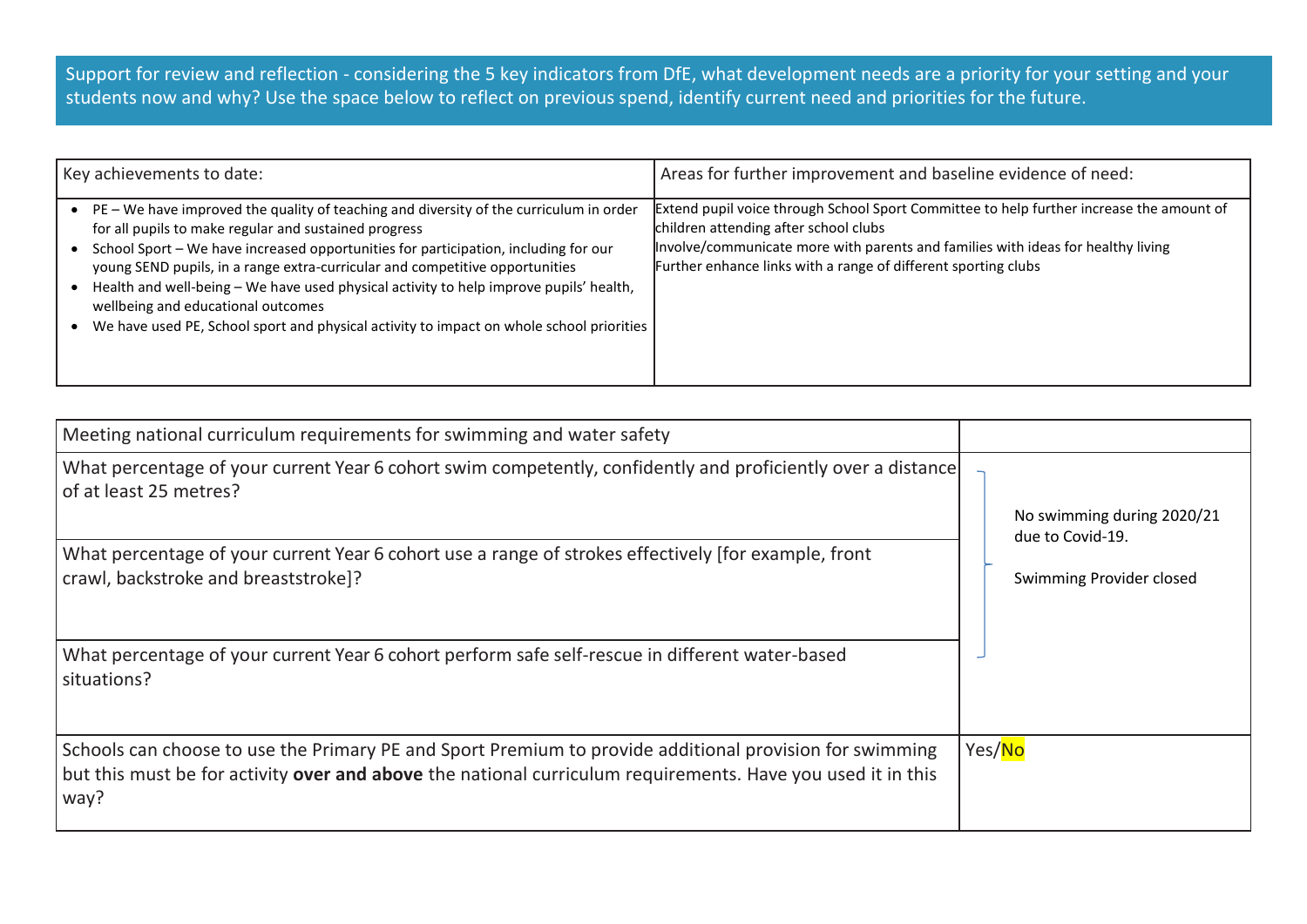## **Action Plan and Budget Tracking** Capture your intended annual spend against the 5 key indicators. Clarify the success criteria and evidence of impact that you intend to measure to evaluate for students today and for the future.

| Academic Year: 2020/21                                                                                                                                                                                                                                                                                                                                                                                                                                | Total fund allocated: £22,500                                                                                                                                                                                                                                                                                                                                                                                                                                                                                                                                                                                                                                                                                                                                                                                                                                                                                                                                                                                                                                                                                             |                                                                 | Date Updated: 18/08/2021                                                                                                                                                                                                                                                                                                                                                                                                                                                                                                                                                                                                                                                                                                                                                                                                                                                                                                                                                                           |                                                                                                                                                                                                                                                                                               |
|-------------------------------------------------------------------------------------------------------------------------------------------------------------------------------------------------------------------------------------------------------------------------------------------------------------------------------------------------------------------------------------------------------------------------------------------------------|---------------------------------------------------------------------------------------------------------------------------------------------------------------------------------------------------------------------------------------------------------------------------------------------------------------------------------------------------------------------------------------------------------------------------------------------------------------------------------------------------------------------------------------------------------------------------------------------------------------------------------------------------------------------------------------------------------------------------------------------------------------------------------------------------------------------------------------------------------------------------------------------------------------------------------------------------------------------------------------------------------------------------------------------------------------------------------------------------------------------------|-----------------------------------------------------------------|----------------------------------------------------------------------------------------------------------------------------------------------------------------------------------------------------------------------------------------------------------------------------------------------------------------------------------------------------------------------------------------------------------------------------------------------------------------------------------------------------------------------------------------------------------------------------------------------------------------------------------------------------------------------------------------------------------------------------------------------------------------------------------------------------------------------------------------------------------------------------------------------------------------------------------------------------------------------------------------------------|-----------------------------------------------------------------------------------------------------------------------------------------------------------------------------------------------------------------------------------------------------------------------------------------------|
| Key indicator 1: The engagement of all pupils in regular physical activity - Chief Medical Officer guidelines recommend that<br>primary school children undertake at least 30 minutes of physical activity a day in school                                                                                                                                                                                                                            |                                                                                                                                                                                                                                                                                                                                                                                                                                                                                                                                                                                                                                                                                                                                                                                                                                                                                                                                                                                                                                                                                                                           |                                                                 |                                                                                                                                                                                                                                                                                                                                                                                                                                                                                                                                                                                                                                                                                                                                                                                                                                                                                                                                                                                                    | Percentage of total allocation:<br>28% (£6,450)                                                                                                                                                                                                                                               |
| School focus with clarity on<br>intended impact on pupils:                                                                                                                                                                                                                                                                                                                                                                                            | Actions to achieve:                                                                                                                                                                                                                                                                                                                                                                                                                                                                                                                                                                                                                                                                                                                                                                                                                                                                                                                                                                                                                                                                                                       | Funding<br>allocated:                                           | Evidence and impact:                                                                                                                                                                                                                                                                                                                                                                                                                                                                                                                                                                                                                                                                                                                                                                                                                                                                                                                                                                               | Sustainability and suggested<br>next steps:                                                                                                                                                                                                                                                   |
| More opportunities have been created for<br>pupils to participate in physical activity<br>Organised lunch time physical activities on<br>offer<br>School attendance was 97%. Reduced PA<br>Ensure quality physical activity experience<br>for children of key workers during Covid<br>Seven Stars Guarantee - EVERY pupil will<br>have the opportunity to represent the<br>school at a sporting event/activity - Covid<br>restrictions prevented this | • Planned and developed lunch and after<br>school activities, using staff and coaches,<br>as well as young leaders - Additional<br>hours for lunchtime staff.<br>• Develop and implement a young sports<br>leader's programme.<br>• Increase the number of extracurricular<br>opportunities - once covid allows<br>• Implement a promotion campaign to<br>ensure as many children as possible<br>attend extra-curricular clubs regularly<br>• Use monitoring tool to analyse<br>participation and attendance rates<br>• Training of play ground leaders and<br>young ambassadors.<br>• Respond to request by pupils to<br>develop Y3/4 and Y5/6 competitive<br>football experiences - use of Beeactive<br>Increased variety of sporting<br>opportunities offered to pupils<br><b>Engaging the least active</b><br>• Attendance at sporting festivals for the<br>least active linked with the high school.<br>Implement a Change4life programme<br>Playground games during break time to<br>increase participation.<br>Develop after school activities aimed at<br>the least active.<br>• Attend Seven Stars Sports events | £3,500<br>£100<br>£250<br>£500<br>£150<br>£300<br>£1250<br>£400 | • The range of planned extracurricular<br>opportunities is increased and included<br>those requested by pupils<br>opportunities include those for our SEND<br>pupils which responds to their wants and<br>needs (Pupil voice)<br>Engagement and enjoyment at lunch and<br>$\bullet$<br>break times increased (Pupil Voice)<br>• Pupils activity at lunch and break times<br>increased (Pupil Voice)<br>Behaviour improved in and out of the<br>classroom (Behaviour Audit)<br>Improved school attendance in targeted<br>pupils - In the past year you have<br>successfully improved the attendance of<br>groups (Ofsted 2017)<br>• Pupils participate enthusiastically in a wide<br>range of subjects. They are enthused and<br>inspired by the rich and creative curriculum<br>provided which serves their needs well<br>(Ofsted 2017)<br>Calendar of festivals linked to the cluster<br>for the least active.<br>• Increased participation in activities by the<br>least active (Clubs Register) | PE physical activity and school<br>sport have a high profile and are<br>celebrated across the life of the<br>school<br>School improvement plan has<br>'wellbeing' as a priority $-$ the<br>school has made a commitment<br>to providing regular physical<br>activity opportunities for pupils |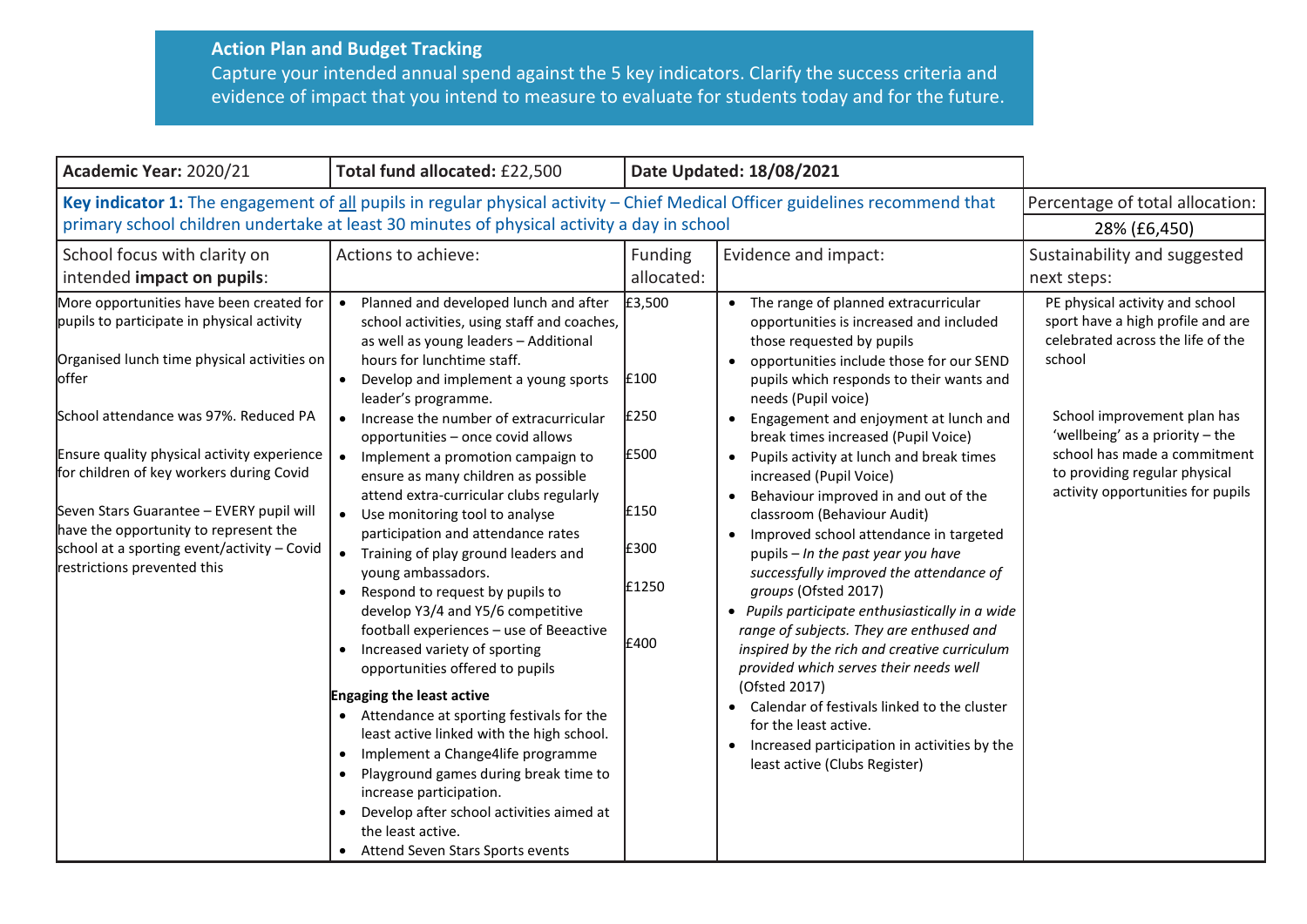| Key indicator 2: The profile of PE and sport being raised across the school as a tool for whole school improvement                                                                                                                                                                                                                              |                                                                                                                                                                                                                                                                                                                                                                                                                                                                                                                                                                                                                                                                                                           |                                        |                                                                                                                                                                                                                                                                                                                                                                                                                                                                                                                      | Percentage of total allocation:                                                                                                                                      |
|-------------------------------------------------------------------------------------------------------------------------------------------------------------------------------------------------------------------------------------------------------------------------------------------------------------------------------------------------|-----------------------------------------------------------------------------------------------------------------------------------------------------------------------------------------------------------------------------------------------------------------------------------------------------------------------------------------------------------------------------------------------------------------------------------------------------------------------------------------------------------------------------------------------------------------------------------------------------------------------------------------------------------------------------------------------------------|----------------------------------------|----------------------------------------------------------------------------------------------------------------------------------------------------------------------------------------------------------------------------------------------------------------------------------------------------------------------------------------------------------------------------------------------------------------------------------------------------------------------------------------------------------------------|----------------------------------------------------------------------------------------------------------------------------------------------------------------------|
|                                                                                                                                                                                                                                                                                                                                                 |                                                                                                                                                                                                                                                                                                                                                                                                                                                                                                                                                                                                                                                                                                           |                                        |                                                                                                                                                                                                                                                                                                                                                                                                                                                                                                                      | 17% (£3,730)                                                                                                                                                         |
| School focus with clarity on<br>intended impact on pupils:                                                                                                                                                                                                                                                                                      | Actions to achieve:                                                                                                                                                                                                                                                                                                                                                                                                                                                                                                                                                                                                                                                                                       | <b>Funding</b><br>allocated:           | Evidence and impact:                                                                                                                                                                                                                                                                                                                                                                                                                                                                                                 | Sustainability and suggested<br>next steps:                                                                                                                          |
| SIP Priority $6$ – The wellbeing, safety,<br>emotional resilience and happiness of all<br>children and staff continues to be a high<br>priority for leaders<br>Awareness of Healthy lifestyles improved -<br>positive impact on pupil wellbeing<br>reported<br>Physical activity has had a positive impact<br>on pupil attendance and behaviour | • Develop and implement a healthy active<br>week of activities and programmes.<br>• Develop and use a monitoring tool to<br>assess physical activity levels for each year<br>group (Heat maps)<br>• Plot/Increase cross curricular opportunities £180<br>- link PE, Science, PSHE, Maths, etc<br>· Identify and target pupils who require<br>support with attendance, behaviour and<br>attitudes to learning and engage them<br>through C4L.                                                                                                                                                                                                                                                              | £250<br>£300<br>£150                   | Positive attitudes towards healthy<br>active lifestyles are encouraged<br>among pupils and staff and extended<br>to parents and carers<br>All pupils meet the nationally<br>$\bullet$<br>recommended activity levels<br>PE, physical activity and school sport<br>$\bullet$<br>are contributing towards improving<br>attendance and behaviour for<br>targeted groups                                                                                                                                                 | School improvement plan has<br>'wellbeing' as a priority - the school<br>has made a commitment to providing<br>regular physical activity opportunities<br>for pupils |
|                                                                                                                                                                                                                                                                                                                                                 | • Develop a whole school approach to<br>rewarding pupils, building on sport values<br>to improve school ethos and pupils social<br>and moral development.<br>• School Sport Committee to be further<br>developed to provide a pupil voice.<br>• Promotion of sporting achievements,<br>vision and activities to pupils, parents and<br>the wider community through the website,<br>newsletters and school sport notice board<br>- award medals<br>• Cross curricular links with PE and other<br>subjects through whole school PE week<br>and using notice boards in the PE changing<br>rooms to display key PE words to expand<br>literacy.<br>• Additional hours for staff to lead<br>'playground games' | £400<br>£150<br>£950<br>£100<br>£1,250 | Pupils understand the contribution of<br>$\bullet$<br>physical activity and sport to their<br>overall development<br>School values and ethos are<br>$\bullet$<br>complemented by sporting values<br>(Together we succeed)<br>There are fewer instances of poor<br>behaviour in targeted pupils<br>Attendance has improved across the<br>$\bullet$<br>school<br>Pupils and parents are aware of<br>extra-curricular opportunities at the<br>school and see that PE and sport are<br>an important part of school life. |                                                                                                                                                                      |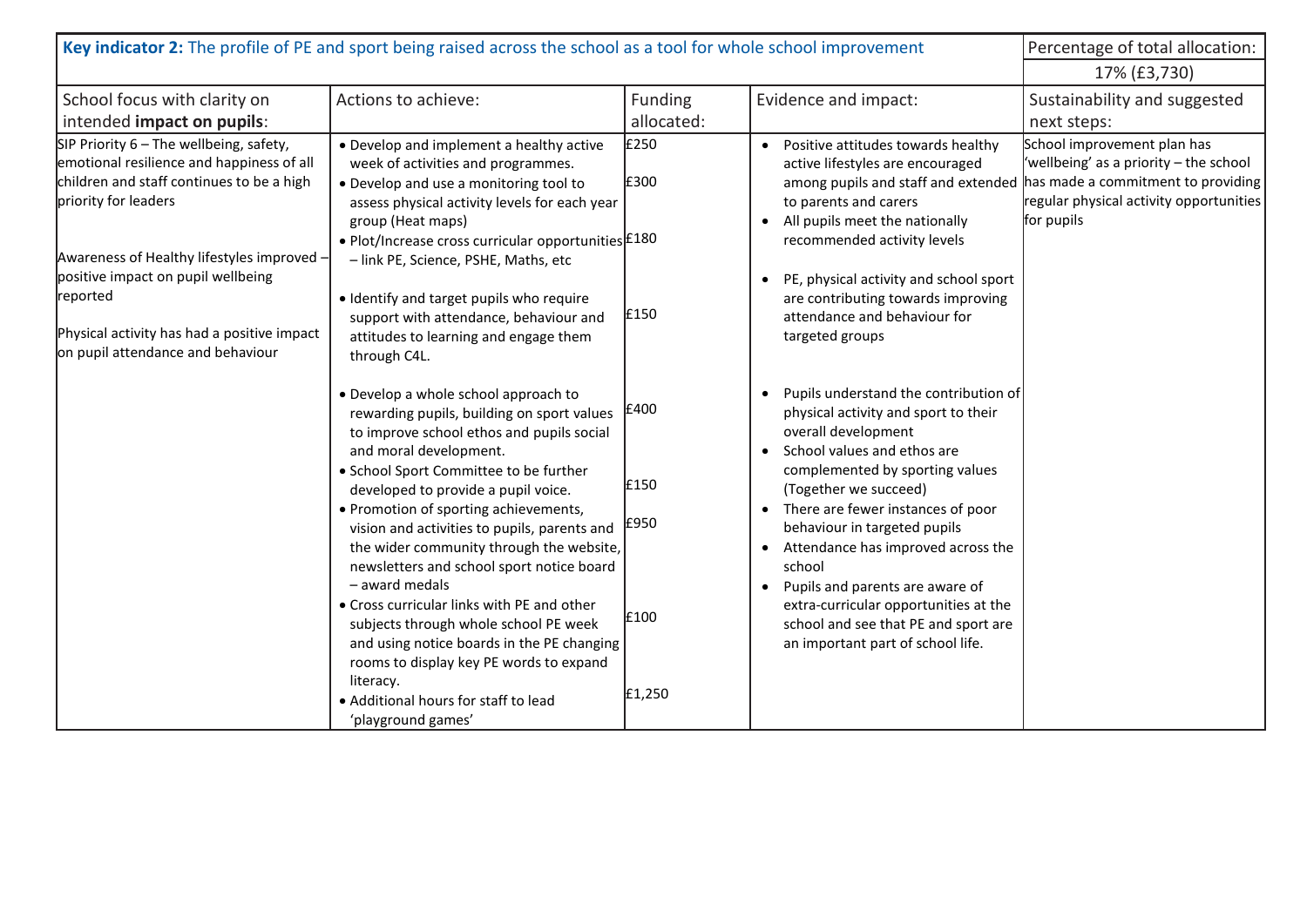| Key indicator 3: Increased confidence, knowledge and skills of all staff in teaching PE and sport                                                                                                                                                                                                                          | Percentage of total allocation:                                                                                                                                                                                                                                                                                                                                                                                                                                                                                                                                                                                                                         |                                |                                                                                                                                                                                                                                                                                                                                                                                                                                                                                                                                                                                                                                                                                                                                                                                                                                                                                                                   |                                                                                                                                                                                                                                                                                                                                                 |
|----------------------------------------------------------------------------------------------------------------------------------------------------------------------------------------------------------------------------------------------------------------------------------------------------------------------------|---------------------------------------------------------------------------------------------------------------------------------------------------------------------------------------------------------------------------------------------------------------------------------------------------------------------------------------------------------------------------------------------------------------------------------------------------------------------------------------------------------------------------------------------------------------------------------------------------------------------------------------------------------|--------------------------------|-------------------------------------------------------------------------------------------------------------------------------------------------------------------------------------------------------------------------------------------------------------------------------------------------------------------------------------------------------------------------------------------------------------------------------------------------------------------------------------------------------------------------------------------------------------------------------------------------------------------------------------------------------------------------------------------------------------------------------------------------------------------------------------------------------------------------------------------------------------------------------------------------------------------|-------------------------------------------------------------------------------------------------------------------------------------------------------------------------------------------------------------------------------------------------------------------------------------------------------------------------------------------------|
|                                                                                                                                                                                                                                                                                                                            |                                                                                                                                                                                                                                                                                                                                                                                                                                                                                                                                                                                                                                                         |                                |                                                                                                                                                                                                                                                                                                                                                                                                                                                                                                                                                                                                                                                                                                                                                                                                                                                                                                                   | 38% (£8,450)                                                                                                                                                                                                                                                                                                                                    |
| School focus with clarity on intended Actions to achieve:<br>impact on pupils:                                                                                                                                                                                                                                             |                                                                                                                                                                                                                                                                                                                                                                                                                                                                                                                                                                                                                                                         | <b>Funding</b><br>allocated:   | Evidence and impact:                                                                                                                                                                                                                                                                                                                                                                                                                                                                                                                                                                                                                                                                                                                                                                                                                                                                                              | Sustainability and suggested<br>next steps:                                                                                                                                                                                                                                                                                                     |
| Improved capacity/skills of teaching and<br>learning staff to deliver high quality PE<br>sessions - 100% of PE lessons are good or<br>better<br>SIP priority - Embed quality CPD programme<br>PE curriculum and progression document<br>developed and shared with all staff<br>PE curriculum booklet developed for parents | Specialist PE Staff to support staff<br>$\bullet$<br>during curriculum time to up skill<br>teachers.<br>CPD audit of staff training needs<br>$\bullet$<br>Professional learning for staff based<br>on the outcomes of the staff CPD<br>audit - PE INSET day<br>Develop and implement a<br>$\bullet$<br>programme of teacher support and<br>team teaching for each of the year<br>groups.<br>Pupil survey undertaken to assess<br>$\bullet$<br>what pupils feel about PE.<br>PE curriculum and progression<br>$\bullet$<br>document developed and shared<br>with all staff<br>PE curriculum booklet developed for $\vert_{E180}$<br>$\bullet$<br>parents | £7,220<br>£200<br>£100<br>£750 | • Staff have a good understanding of<br>sports premium and PE development<br>within school (Staff PD)<br>• All staff are confident and competent<br>to deliver high quality PE (Lesson obs)<br>. The quality of all PE lessons is good or<br>outstanding (Lesson Obs)<br>• Good practice is shared and feedback<br>sought which drives the effective<br>development of PE (Team teaching)<br>• All staff are confident and competent<br>to deliver high quality PE for all<br>• Most staff are confident and<br>competent to use a range of teaching<br>and learning styles in PE to match<br>lesson content<br>All areas of the PE curriculum are at least<br>good.<br>The impact of this has been that children<br>thoroughly enjoy the wide range of<br>quality sports taught across the year<br>groups, they are more skilful<br>Staff have greater confidence in the<br>planning and delivery of PE lessons. | • Staff have a good understanding<br>of sports premium and PE<br>development within school.<br>• All staff are confident and<br>competent to deliver high quality<br>PE<br>School improvement plan has<br>'wellbeing' as a priority - the<br>school has made a commitment<br>to providing regular physical<br>activity opportunities for pupils |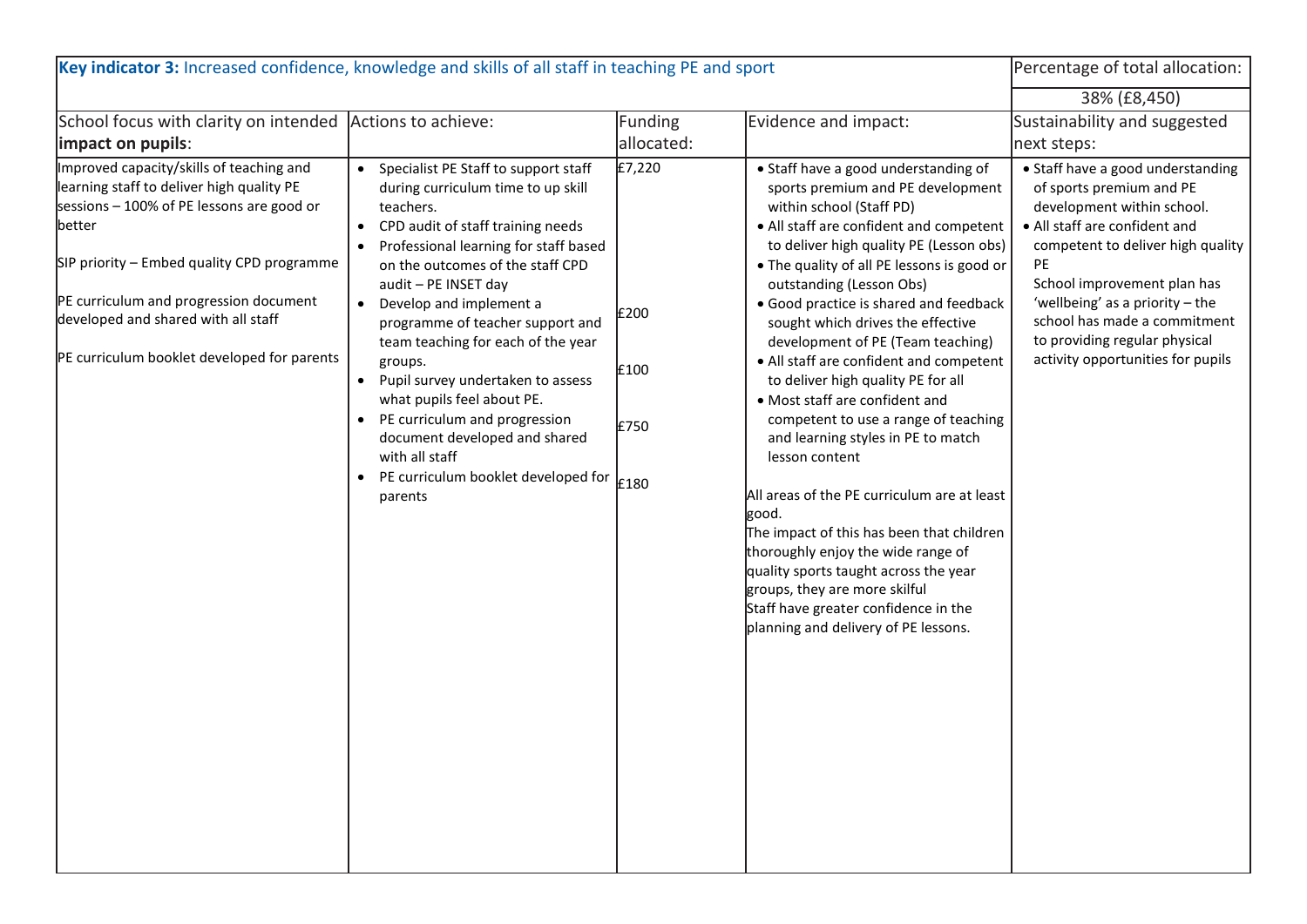| Key indicator 4: Broader experience of a range of sports and activities offered to all pupils                                |                                                                                                                                                                                                                                                                                                                                                                                                 |                      |                                                                                                                                                                                                                                                                                                                                                                                                                                                                                                                                                                                                                                                                                                                                                                                                                                                                                                                                                                                                                                                                                                   | Percentage of total allocation:                                                                                                                                                                                                                                                                                                                                                                    |
|------------------------------------------------------------------------------------------------------------------------------|-------------------------------------------------------------------------------------------------------------------------------------------------------------------------------------------------------------------------------------------------------------------------------------------------------------------------------------------------------------------------------------------------|----------------------|---------------------------------------------------------------------------------------------------------------------------------------------------------------------------------------------------------------------------------------------------------------------------------------------------------------------------------------------------------------------------------------------------------------------------------------------------------------------------------------------------------------------------------------------------------------------------------------------------------------------------------------------------------------------------------------------------------------------------------------------------------------------------------------------------------------------------------------------------------------------------------------------------------------------------------------------------------------------------------------------------------------------------------------------------------------------------------------------------|----------------------------------------------------------------------------------------------------------------------------------------------------------------------------------------------------------------------------------------------------------------------------------------------------------------------------------------------------------------------------------------------------|
|                                                                                                                              |                                                                                                                                                                                                                                                                                                                                                                                                 |                      |                                                                                                                                                                                                                                                                                                                                                                                                                                                                                                                                                                                                                                                                                                                                                                                                                                                                                                                                                                                                                                                                                                   | 4% (£970)                                                                                                                                                                                                                                                                                                                                                                                          |
| School focus with clarity on intended Actions to achieve:                                                                    |                                                                                                                                                                                                                                                                                                                                                                                                 | Funding              | Evidence and impact:                                                                                                                                                                                                                                                                                                                                                                                                                                                                                                                                                                                                                                                                                                                                                                                                                                                                                                                                                                                                                                                                              | Sustainability and suggested                                                                                                                                                                                                                                                                                                                                                                       |
| impact on pupils:                                                                                                            |                                                                                                                                                                                                                                                                                                                                                                                                 | allocated:           |                                                                                                                                                                                                                                                                                                                                                                                                                                                                                                                                                                                                                                                                                                                                                                                                                                                                                                                                                                                                                                                                                                   | next steps:                                                                                                                                                                                                                                                                                                                                                                                        |
| A broad and balanced, fully inclusive PE<br>curriculum ensures that all pupils can<br>experience success and enjoyment in PE | Cross curricular links through PE<br>$\bullet$<br>Additional activities throughout the<br>$\bullet$<br>year to increase opportunities and<br>experience for pupils. NSSW, Sports<br>days, residential trips.<br>Supply costs - Curric development<br>Supply costs to enable the PE<br>coordinator to meet regular with<br>Specialist PE Staff to organise and<br>implement the development plan | £520<br>£175<br>£275 | Pupils participate enthusiastically in a<br>wide range of subjects. They are enthused broad curriculum which includes<br>and inspired by the rich and creative<br>curriculum provided which serves their<br>needs well (Ofsted 2017)<br>• All children feel confident to<br>participate in PE (pupil voice)<br>• All pupils confident to try new<br>activities (Pupil voice)<br>• Staff have appropriate equipment to<br>use in lessons (PE Audit)<br>• PE coordinator is able to plan and<br>implement the actions from the<br>development plan (Subject leader file)<br>• Assessment for learning is used by all<br>staff in PE (Assessment records)<br>• There is a sound assessment process<br>which staff are confident to use that<br>accurately assesses pupil's progress<br>• Progress in PE is monitored and<br>provision is provided to raise<br>standards (Subject leader file)<br>Replace/purchase new equipment to<br>ensure wider choice and pupils are active<br>on the playground.<br>Equipment inspected and maintained to<br>ensure safety and enhance PE lessons<br>and clubs. | School is committed to maintaining a<br>offering a diverse range of sporting<br>activities to all pupils<br>Developing links with different clubs<br>& providers will ensure that a broad<br>range of PE experiences are offered<br>The school is committed to at least<br>annual 'Sports Weeks' where<br>children will be offered access to a<br>varied range of different sporting<br>activities |